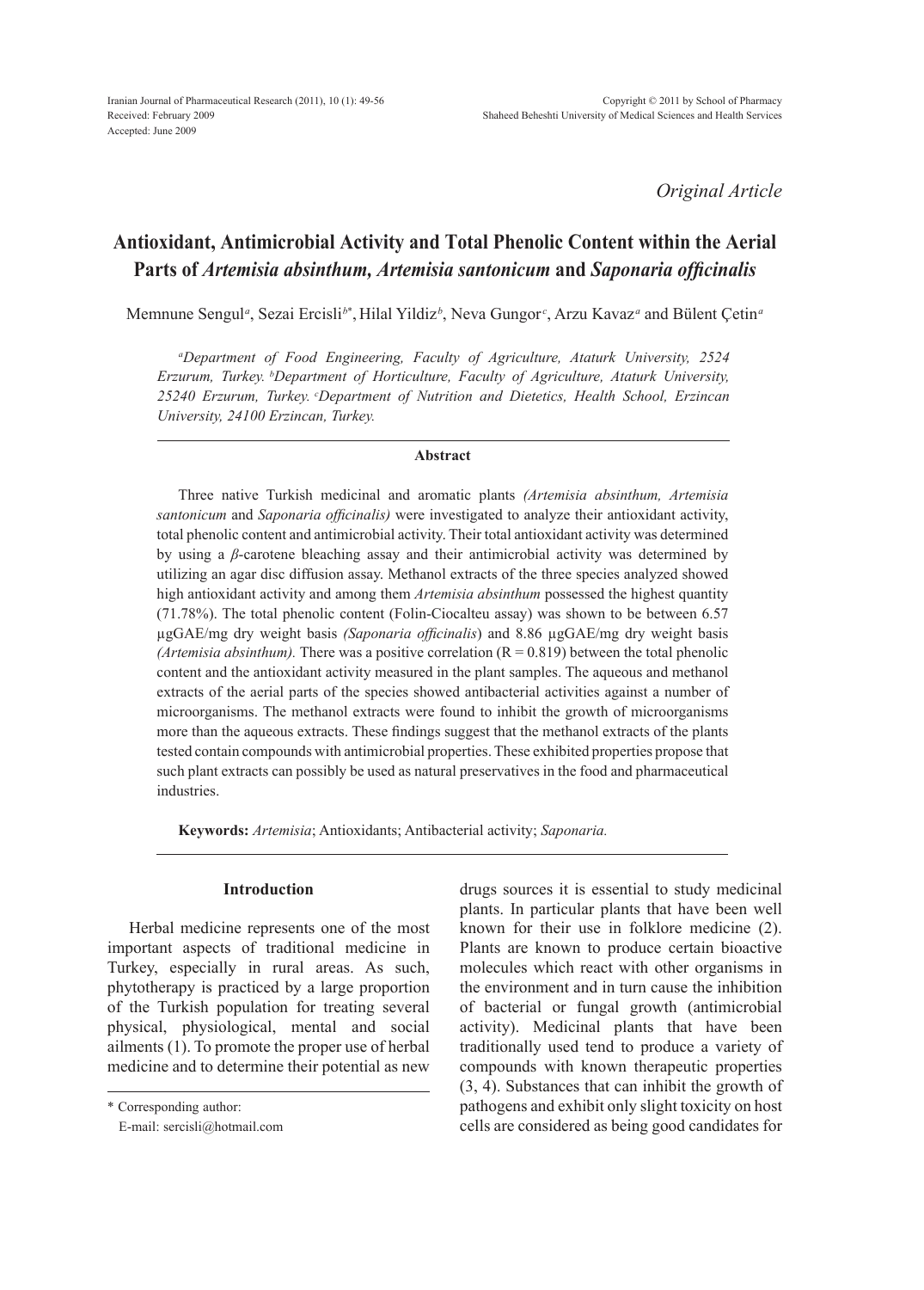the development of new antimicrobial drugs.

Spices and herbs have been used for thousands of centuries in many cultures to enhance the flavor and aroma of foods. Scientific experiments since the late 19th century have documented the various antimicrobial properties of certain spices, herbs, and their components (5). Many studies have reported the activities of spices and herbs on food borne pathogenic bacteria (6, 7).

The genus *Artemisia* consists of small herbs and shrubs. This genus is one of the largest and most widely distributed genera of the Compositae or Asteraceae family (1-8). Members of this genus are of botanical and pharmaceutical interest due to their characteristic scent or taste, and are used in the liqueur-making industry (1-9). *Artemisia* species have been used in folk remedies as an antipyretic, antiseptic, antihelminitic, tonic, diuretic and for the treatment of stomach ache (1). There are about 22 species of the genus *Artemisia* found in Turkey (8). Among them *Artemisia absinthium,* known locally as pelin otu, grows naturally in wide regions of Anatolia. *Artemisia santonicum,* which is known as Yavşan, grows on sandy spots and salted lands in Turkey. This species has been used in the treatment of diabetes (1). The anti-diabetic properties of this plant have been confirmed (10).

*Saponaria officinalis,* which is known as Coven, is a herbaceous perennial, 30-100 cm tall. The plant grows in moist ditches, along roadsides, waste places, near old home sites, in meadows, and as a planted ornamental. *Saponaria officinalis* contains large amounts of saponins, which froth when extracted using water. *Saponaria officinalis* has been used as an alternative medicine since the time of Dioscorides. Its medicinal uses include it being used as an antiscrophulatic, cholagogue, depurative, diaphoretic, mildly diuretic, expectorant, purgative and tonic. A decoction of the herb is applied externally to treat itchy skin (1).

Although *Artemisia absinthum, Artemisia santonicum* and *Saponaria officinalis* have been used as folk remedies to treat various ailments in Turkish folk medicine (1), as yet there has been little attempts made to study the antioxidant and antimicrobial potential of these plants against a wide range of food-associated microorganisms.

As such the aims of this study were to estimate the total phenolic content, antioxidant activity and antimicrobial activity of *Artemisia absinthum, Artemisia santonicum* and *Saponaria officinalis*.

#### **Experimental**

### *Plant materials*

Aerial parts (leaves, flowers, and stems) of plants (*Artemisia absinthum, Artemisia santonicum and Saponaria officinalis*) were collected at the end of July in 2007 from Erzurum located in the Eastern Anatolia region of Turkey. The samples were then dried at  $50^{\circ}$ C in an oven and ground to form a fine powder using a mortar and pestle. The resulting powder was then kept at room temperature prior to extraction for analyzing its antioxidant activity, total phenolic content and antimicrobial activity.

# *Extraction of plant material for total phenolic content and antioxidant activity*

10 mg of the grounded sample was mixed with 10 mL methanol and then stirred for 30 min using a magnetic stirrer**.** The suspension was subsequently filtered through Whatman No. l filter paper. The resulting final solutions were used as a stock solution for analyzing the total phenolic content and antioxidant activity (11).

### *Determination of total phenolic content*

The concentration of total phenolics in the methanol extract of *Artemisia absinthum, Artemisia santonicum* and *Saponaria officinalis*  was determined by the Folin–Ciocalteau colorimetric method (12). Briefly, one ml of the solution (containing 1mg) extract in ethanol was pipetted into a flask. Then 46 mL of distilled water and 1 mL of Folin-Ciocalteu's reagent was added and mixed thoroughly. The mixture was left to stand for 3 min to which 3 mL of 2% sodium carbonate was then added. After 120 min of incubation at ambient temperature with constant shaking, the resulting absorbance was measured at 760 nm. Measurements were carried out in duplicate and a calibration curve was formed using gallic acid. The results were expressed as µgGAE/mg.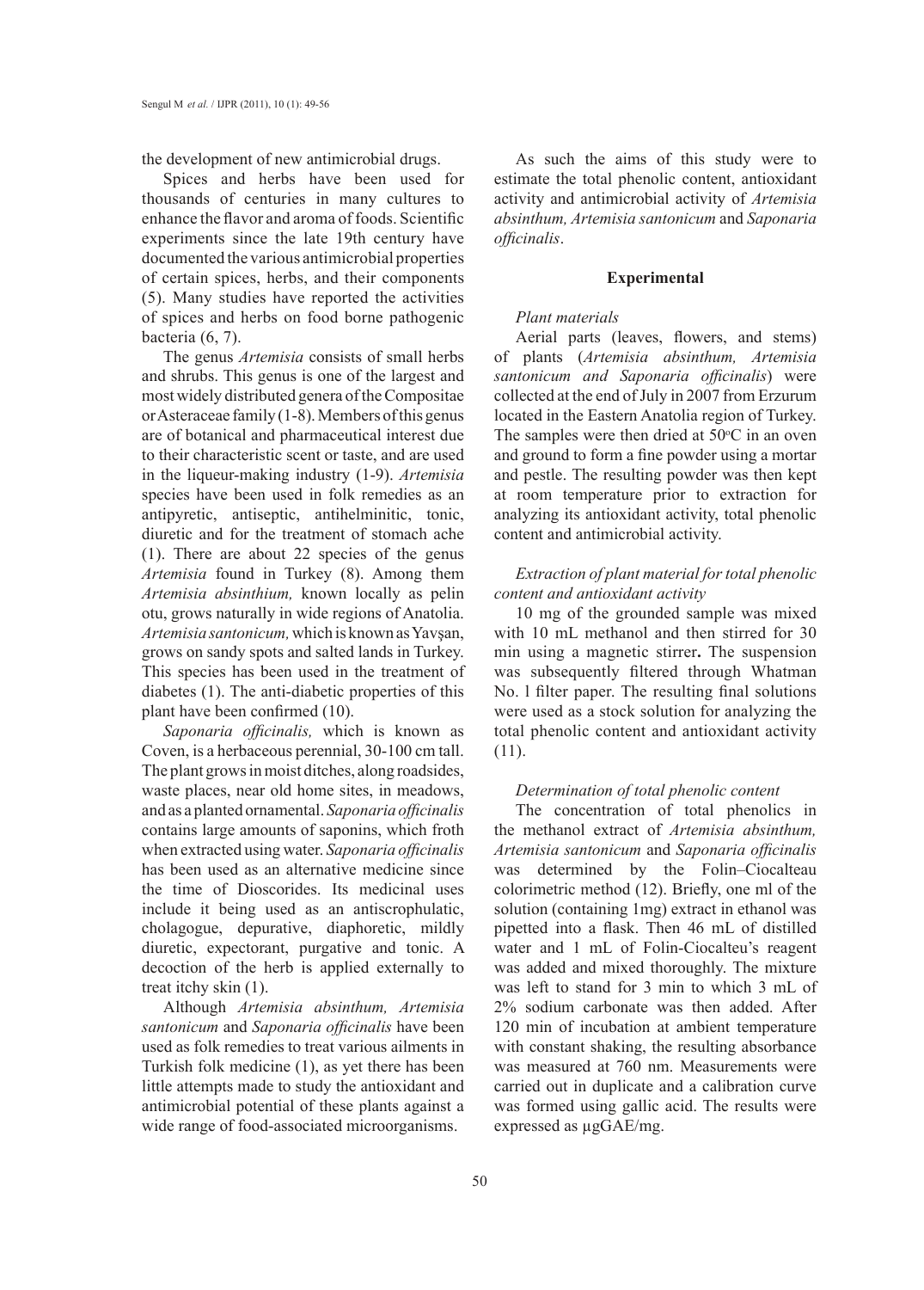*Determination of antioxidant activity*

The antioxidant activity of the methanol extracts of *Artemisia absinthum, Artemisia santonicum* and *Saponaria officinalis* was determined according to the *β*-carotene bleaching method described by Kaur and Kapoor (13). Briefly, 4 mL of *β*-carotene solution (0.1 mg in 1 mL chloroform), 40 mg of linoleic acid and 400 mg of Tween 40 were transferred to a roundbottom flask. The mixture was then evaporated at 50°C by means of a rotary evaporator to remove the chloroform present. Afterwards 100 mL of oxygenated distilled water was added slowly to the residue and vigorously agitated to achieve a stable emulsion. Subsequently 800 μL of the extracts were added to 3 mL aliquots of the *β*-carotene/linoleic acid emulsion. As soon as the emulsion was added to each tube, the time zero absorbance was measured at 470 nm using a spectrophotometer. The mixtures were incubated at 50°C for a period of 90 min. Measurements were taken at 15 min intervals for 90 min. Methanol was used as the control. A blank, devoid of *β*-carotene**,** was prepared for background subtraction**.** BHA and BHT were used as the standard. All samples were assayed in triplicate. The degradation rate (DR) was calculated according to first order kinetics, using the following equation based on:

$$
\ln (a/b) \ge 1/t = DR_{\text{sample}} \text{ or } Dr_{\text{standard}}
$$

Where ln is the natural log, *a* is the initial absorbance (470 nm) at time 0, *b* is the absorbance (470 nm) at 100 min and *t* is the time. The antioxidant activity (AA) was expressed as percent of inhibition relative to the control, using the following formula:

$$
AA = (DR_{control} - DR_{sample} or_{standard} / DR_{control}) \times 100
$$

### *Determination of antimicrobial activity Test organisms*

Methanol and aqueous extracts of the samples were individually tested against a range of 26 microorganisms, including 21 bacteria, 3 fungi and 2 yeast species. To analyze the antimicrobial activity of the extracts the following microorganisms were used: *Bacillus subtilis, Staphylococcus aureus,* 

*Streptococcus pyogenes, Salmonella typmiruim, Saccharomyces cereviciae, Bacillus cereus, Candida albicans, Streptococcus thermophilus, Pseudomonas aeruginosa, Klebsiella pneumonia*  subsp. *Pneumonia, Staphylococcus hominis, Enterobacter cloaceae, Escherichia coli, Proteus mirabilis, Klebsiella pneumonia* subsp*. Ozanae, Providencia alcaliaciens, Acinetobacter lwoffi, Pseudomonas pseudoalcaligenes, Pseudomonas fluorescens, Pseudomonas putida, Flavobacterium indologenes, Yersinia enterocolitica, Alcaligenes feacalis, Penicillium brevicompactum, Trichothecium roseum* and *Aspergillus niger.*

The bacteria, maintained on nutrient agar (Merck, Darmstadt, Germany) were supplied by the microbiology laboratory of the Agricultural Faculty of Ataturk University, Erzurum, Turkey. The identity of the bacteria used in this study was confirmed using the microbial identification system in the biotechnology application and research center at ataturk university.

## *Extraction of plant material for antimicrobial activity*

The dried and powdered herb materials (400 g) were extracted successively in a Soxhlet using methanol (MeOH) for 72 h at a temperature not exceeding the boiling point of the solvent (14). The extracts were filtered using Whatman filter paper (No : 1) and then concentrated in vacuo at 40°C using a rotary evaporator. For aqueous extracts, 5 g of each spice was soaked in 95 mL distilled water for 1 h at room temperature with occasional stirring followed by gentle boiling for 2 min on a plate heater equipped with a magnetic stirrer (Are2, VELPR, Italy). The extract was obtained by cooling and filtering through Whatman No 1 filter paper. The residues obtained were stored in a freezer at −80°C until use (15).

#### *Disc-diffusion assay*

The extracts were dissolved in the same solvent (methanol and water) to achieve a final concentration of 30 mg/mL and afterwards sterilized by filtering through 0.45 µm Millipore filters (Schleicher and Schuell, Microscience, Dassel, Germany). Antimicrobial tests were then carried out by disc diffusion using 0.1 mL of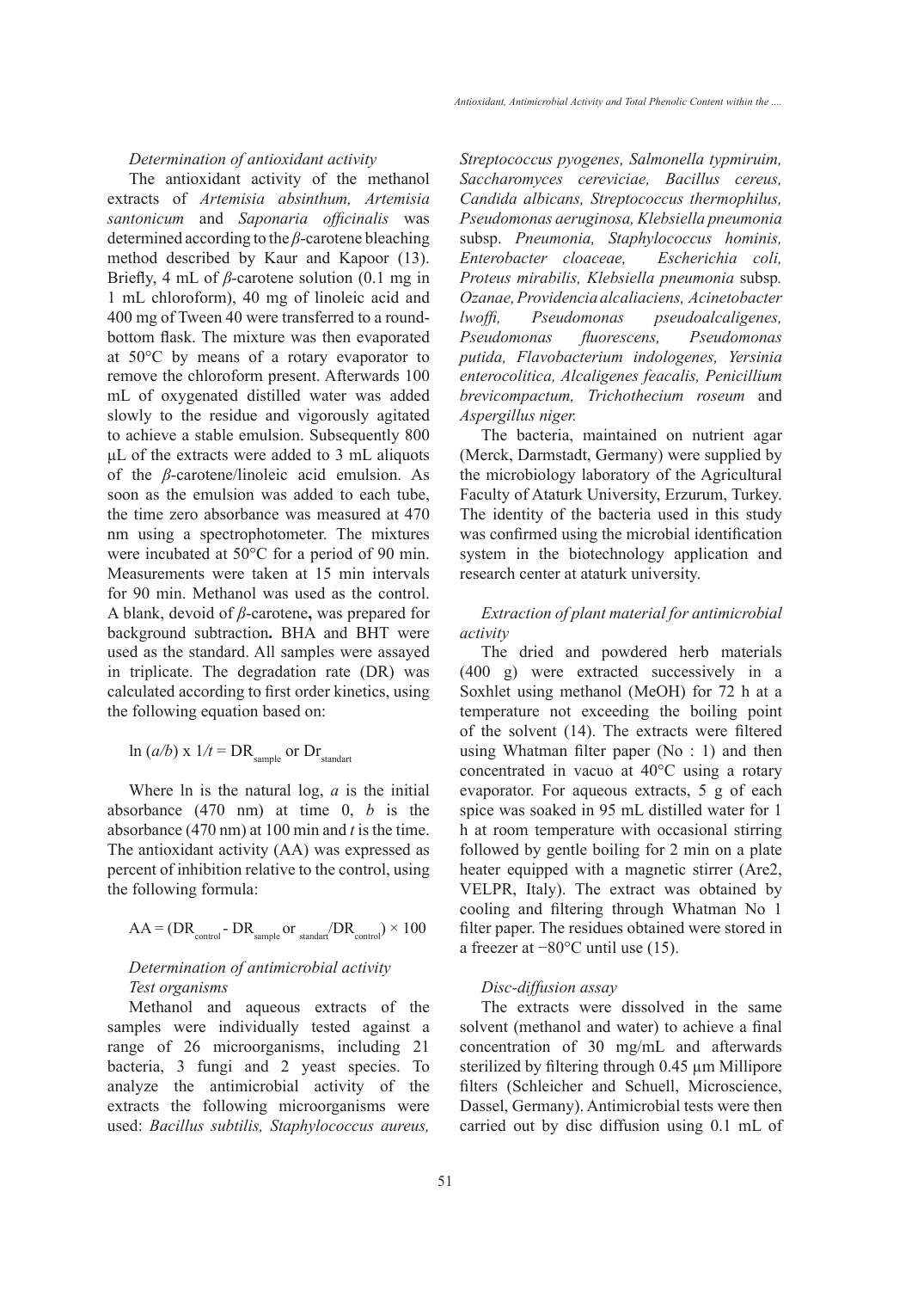

Figure 1. Antioxidant activity in Artemisia absinthum, Artemisia santonicum and Saponaria offýcinalis, BHA and BHT. \*\* The a, b, c are the result of statistical analysis and show that there are significant differences among the plant species, BHA and BHT with regards to antioxidant activity where a p-value of  $< 0.05$  was significant.

suspension containing 10<sup>8</sup> CFU/mL of bacteria, 106 CFU/mL of yeast and 104 spore/mL of fungi spread on nutrient agar (NA), sabouraud dextrose agar (SDA), and potato dextrose agar (PDA) medium, respectively. The discs (6 mm in diameter) were impregnated with 30 mg/ **Figure 2.** Results and Discu mL extracts (300 µg/disc) and placed on the 1112 **United Cooping and** *Saponaria* practice of the inoculated agar. Negative controls were prepared using the same solvents employed to dissolve the plant extracts. SCF105 (30  $\mu$ g sulbactam + 75  $\mu$ g cefoperazona/disc), NV30 (30 µg novobiocin/ disc), NV5 (5 µg novobiocin/disc), SAM20 (10  $\mu$ g sulbactam + 10  $\mu$ g ampicillin/disc), CC2 (2 µg clindamycin/disc), OFX10 (10 µg ofloxacin/ disc), AMC30 (20  $\mu$ g amoxicillin + 10  $\mu$ g clavulanic asit/disc), KF30 (30 µg cephalothin/ disc), TE30 (30 µg tetracycline/disc), AZM15 (15 µg azithromycin/disc), AMP20 (20 µg Amphotericin B/disc) were used as positive reference standards to determine the sensitivity of one strain/isolate in each microbial species tested. The inoculated plates were incubated for 24 h at 37ºC for mesophilic bacterial strains, 48 h for yeast, and 72 h for fungi isolates. Psychrotrophic bacteria were incubated at 20ºC for 48 h (14). The antimicrobial activity was evaluated by measuring the zone of inhibition against the test organisms. Each assay in the experiment was repeated twice.

The experiment was a completely randomized design with four replications. The

data was subjected to analysis of variance testing (ANOVA) and the means were separated by the Duncan multiple range test with a p*-*value of  $\leq 0.05$  being significant.

### **Results and Discussion**

### *Antioxidant activity and the total phenolic content*

The antioxidant activity of *Artemisia absinthum, Artemisia santonicum* and *Saponaria officinalis* are given in Figure 1. There are statistical differences among the BHA, BHT and plant extracts in terms of antioxidant activity. The antioxidant activity was highest in standard BHA (200 mg/L) (measuring 93.21%) followed by BHT (200 mg/L) (90.71%), *Artemisia absinthum* (71.78%), *Saponaria officinalis* (70.00%) and *Artemisia santonicum* (62.86%), respectively. In other words the antioxidant activity decreased in the following order: BHA > BHT > *Artemisia absinthum* > *Saponaria officinalis* > *Artemisia santonicum*. The antioxidant activities of these 3 species can be attributed to the absence of some components that have antioxidant activity. The plant extracts nevertheless consist of various constituents. Therefore, determination of the componenets responsible for activity is very difficult. In a previous study, it was reported that the essential oils of *Artemisia dracunculus*  exhibited antioxidant activity (16) supporting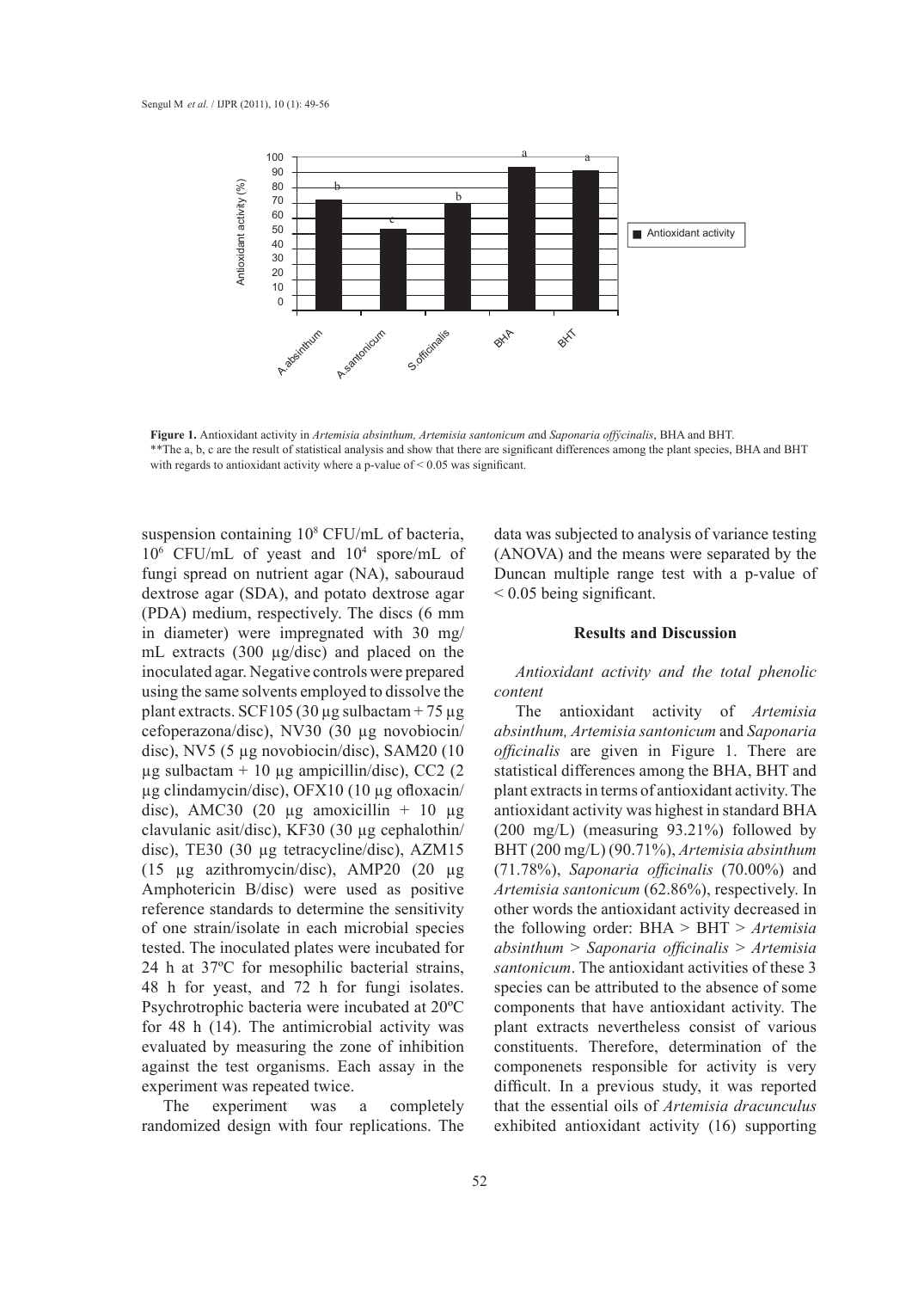

**Figure 2.** Total phenolic content (µg GAE/mg) of *Artemisia absinthum, Artemisia santonicum* and *Saponaria officinalis*. \*\*The a, b or ab are the result of statistical analysis and show that there are significant differences among the plant species with regards to total phenolic content where  $p \le 0.05$  was statistically significant.

our findings.

The total phenolic content in the studied plants are illustrated in Figure 2. The highest total phenolic content was observed in *Artemisia absinthum* (9.79 µg GAE/mg) followed by *Artemisia santonicum* (15.38 µg GAE/mg) and *Saponaria officinalis* (6.57 µg GAE/mg), respectively. From the results shown in Figure 2, it can be seen that there is statistical difference between the plant extracts in terms of their total phenolic content ( $p < 0.05$ ). In addition, there was a positive correlation  $(R = 0.819)$  between the total phenolic content and antioxidant activity in the plant samples. Several studies have reported the relationship between phenolic content and antioxidant activity. Some authors have found a correlation between the phenolic content and antioxidant activity, while others found no such relationship. Velioglu *et al*., (17) reported a strong relationship between the total phenolic content and antioxidant activity in certain plant products. There is a need to characterise phenolic compounds present within each plant extract to assign different antioxidant activities, to ascertain whether the phenolic structure affects antioxidant activity and also to determine whether synergism definitely occurs among certain phenolic compounds.

*Antimicrobial activity* The antibacterial activity of *Artemisia* 

*absinthum, Artemisia santonicum* and *Saponaria officinalis* against a number of bacteria is shown in Table 1. As shown in Table 1, the methanol extracts of the plants samples were found to be more effective on microorganisms in comparison to the aqueous extracts. The methanolic extract of *Artemisia santonicum* exhibited antibacterial activity against all investigated microorganisms with a 6-18mm zone of inhibition*.* The *Artemisia absinthum* extract also showed antibacterial activity against all tested microorganisms (6-19 mm inhibition zone), apart from *Alcaligenes feacalis* and *Aspergillus niger* (Table 1). On the other hand, *Saponaria officinalis* had antioxidant activity against 19 out of 27 microorganisms (6-23 mm inhibition zone)*.* However, aqueous extracts of *Artemisia absinthum, Artemisia santonicum* and *Saponaria officinalis* showed only weak antimicrobial activity against 7 out of 27 (7-12 mm inhibition zone), 7 out of 27 (7-12 mm inhibition zone) and 5 out of 27 (7-11 mm inhibition zone) microorganisms investigated, respectively (Table 1). Previously, the antifungal and antibacterial effects of the *Artemisia* species have been reported mostly based on bacteria of clinical origin (16).

Intersestingly the inhibition effects of the methanol extracts of *Artemisia absinthum* and *Artemisia santonicum* against some microorganisms such as *Bacillus subtilis, Salmonella typmiruim, Saccharomyces*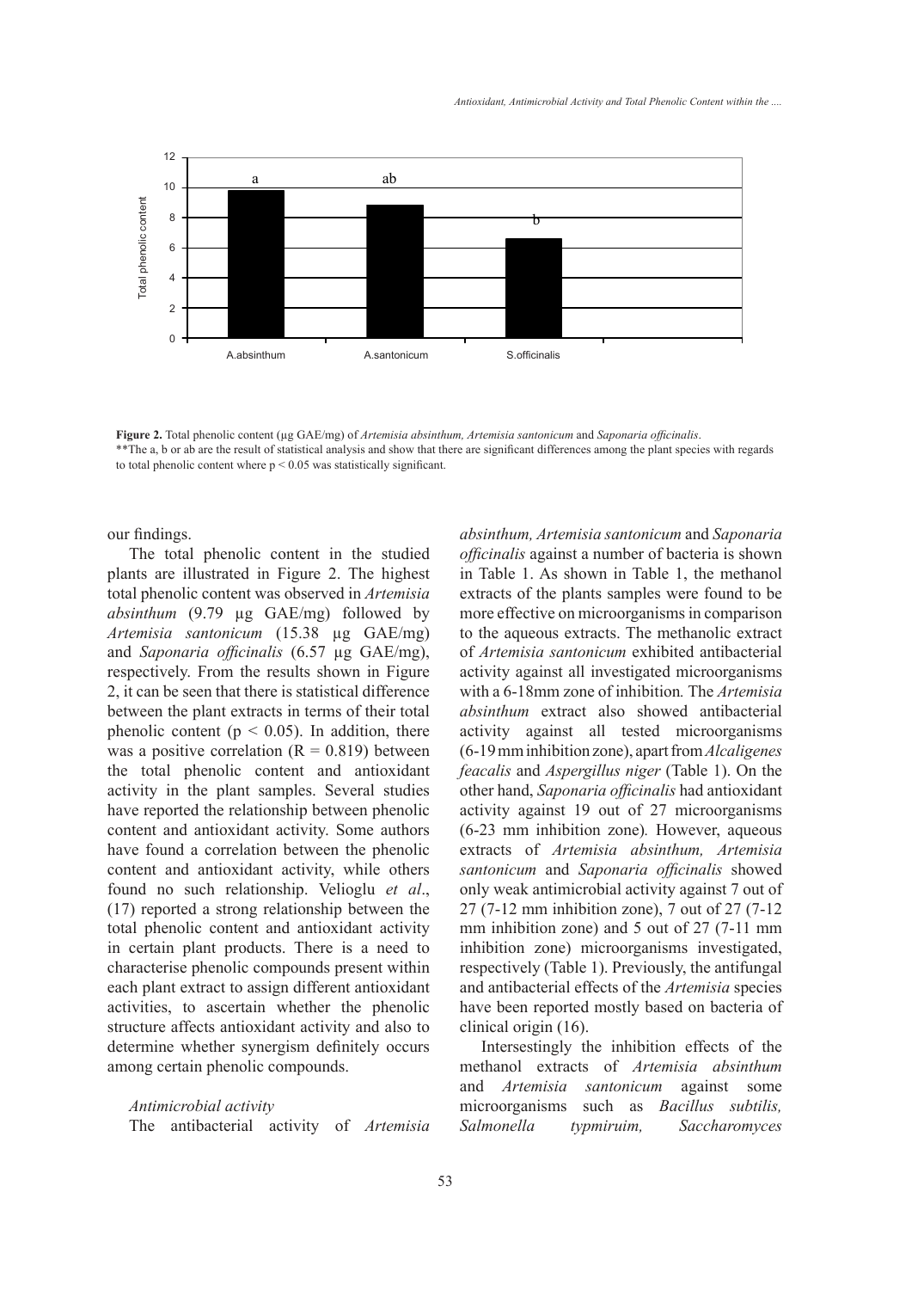| Microorganisms                             | Artemisia absinthum      |                | Artemisia santonicum     |                | Saponaria officinalis |                          |                               |
|--------------------------------------------|--------------------------|----------------|--------------------------|----------------|-----------------------|--------------------------|-------------------------------|
|                                            | <b>Aqueous</b>           | Methanolic     | <b>Aqueous</b>           | Methanolic     | <b>Aqueous</b>        | <b>Methanolic</b>        | Positive control <sup>a</sup> |
| Bacillus subtilis ATCC 6633                | ÷,                       | 19             | ÷,                       | 18             | ä,                    | 10                       | $17$ (NV 30)                  |
| Staphylococcus aureus ATCC 29213           | 12                       | 15             | 12                       | 18             | ÷,                    | 18                       | 20 (SCF 105)                  |
| Streptococcus pyogenes ATCC 176            | $\overline{\phantom{a}}$ | 11             | $\blacksquare$           | 12             | ٠                     | $\overline{\phantom{a}}$ | 30 (NV5)                      |
| Salmonella typmiruim RSSK 95091            |                          | 13             |                          | 13             |                       | 12                       | 9 (OFX 10)                    |
| Saccharomyces cereviciae 6541              |                          | 9              |                          | 18             |                       |                          | 8 (AMP 20)                    |
| Bacillus cereus 6230                       |                          | 13             | ÷,                       | 19             | ÷,                    | $\overline{\phantom{a}}$ | 12 (CC 2)                     |
| Candida albicans ATCC 1223                 |                          | 9              | ä,                       | 6              |                       | 10                       | 15 (AMP 20)                   |
| Streptococcus thermophilus 6453            |                          | 15             | 8                        | 18             | 9                     | 10                       | 10 (OFX 10)                   |
| Pseudomonas aeruginosa ATCC 9027           | $\overline{\phantom{a}}$ | 17             | 10                       | 23             | ä,                    | 19                       | 36 (TE 30)                    |
| Klebsiella pneumonia subsp. pneumonia 2124 | 8                        | 8              | $\overline{\phantom{a}}$ | 6              |                       | 8                        | 13 (OFX 10)                   |
| Staphylococcus hominis 3221                | 7                        | 17             | 9                        | 21             |                       | 23                       | 24 (KF 30)                    |
| Enterobacter cloaceae 7418                 | $\sim$                   | 8              | $\blacksquare$           | 9              | ÷,                    | 7                        | 10 (OFX 10)                   |
| Escherichia coli 1328                      | 7                        | 11             |                          | 10             |                       | 8                        | 18 (CC 2)                     |
| Proteus mirabilis 3242                     |                          | 10             |                          | 8              | ٠                     | $\overline{7}$           | 12 (OFX 10)                   |
| Klebsiella pneumonia subsp. ozanae 5713    | ÷.                       | 6              | $\sim$                   | 8              | ÷,                    | 6                        | 19 (CC 2)                     |
| Providencia alcaliaciens 3215              | 11                       | 14             |                          | 13             | ÷.                    | 12                       | 10(AZM)                       |
| Acinetobacter lwoffi 2819                  |                          | 11             | 7                        | 14             | 10                    | 11                       | 17 (AMC 30)                   |
| Pseudomonas pseudoalcaligenes 3445         | ÷                        | 6              | $\sim$                   | 8              | ä,                    | $\overline{\phantom{a}}$ | 24 (OFX 10)                   |
| Pseudomonas fluorescens 7324               | 9                        | 6              | ä,                       | 8              | ÷,                    | 6                        | 31 (OFX 10)                   |
| Pseudomonas putida 1617                    |                          | 16             | 7                        | 18             | 7                     | 22                       | 16 (TE 30)                    |
| Flavobacterium indologenes 1520            |                          | 6              | $\overline{\phantom{a}}$ | 8              | 11                    | $\overline{\phantom{a}}$ | 27 (AZM 15)                   |
| Yersinia enterocolitica 0184               | 11                       | 6              |                          | 8              | 7                     | 6                        | 26 (AZM 15)                   |
| Alcaligenes feacalis 0452                  |                          | ÷,             |                          | 12             |                       | $\overline{\phantom{a}}$ | 7 (SAM 20)                    |
| Penicillium brevicompactum                 |                          | 9              |                          | $\overline{7}$ | ÷,                    | 8                        | 14 (AMP 20)                   |
| Trichothecium roseum                       |                          | 11             |                          | 16             |                       |                          | 21 (AMP 20)                   |
| Aspergillus niger                          |                          | $\overline{a}$ |                          | $\overline{7}$ |                       |                          | 21 (AMP 20)                   |

**Table 1.** Antimicrobial activities of A*rtemisia absinthum, Artemisia santonicum* and S*aponaria officinalis*.

<sup>a</sup> SCF105 (30 μg sulbactam + 75 μg cefoperazona/disc), NV30 (30 μg novobiocin/disc), NV5 (5 μg novobiocin/disc), SAM20 (10 μg sulbactam + 10 μg ampicillin/disc), CC2 (2 µg clindamycin/disc), OFX10 (10 µg Ofloxacin/disc), AMC30 (20 µg amoxicillin + 10 µg clavulanic asit/disc), KF30 (30 µg cephalothin/disc), TE30 (30 µg tetracycline/disc), AZM15 (15 µg azithromycin/disc), AMP (20 µg/disk Amphotericin) were used as positive reference standards antibiotic discs (oxoid)

*cereviciae, Bacillus cereus, Streptococcus thermophilus, Providencia alcaliaciens* and *Pseudomonas putida* were higher than that of the positive controls (Table 1). The results obtained during the course of the present study are in agreement to a certain extent with the traditional uses of *Artemisia absinthum, Artemisia santonicum* and *Saponaria officinalis* in particular within the Eastern Anatolia region of Turkey.

To conclude, the methanolic extracts of the three plant species found in the Eastern part of Turkey were found to possess phenolics in

addition to exhibiting antioxidant activity. The results achieved using these assays provides simple data making it possible to classify extracts according to their total phenolic content and antioxidant potential. The therapeutic value of the plant extracts may be partly due to their antioxidant activity. Further studies on the absorption and the effects of phytochemicals present in the plant extracts on antioxidant status in animal models are needed to evaluate their potential health benefits. Based on these results, it is possible to conclude that the aerial parts of *Artemisia absinthum, Artemisia*